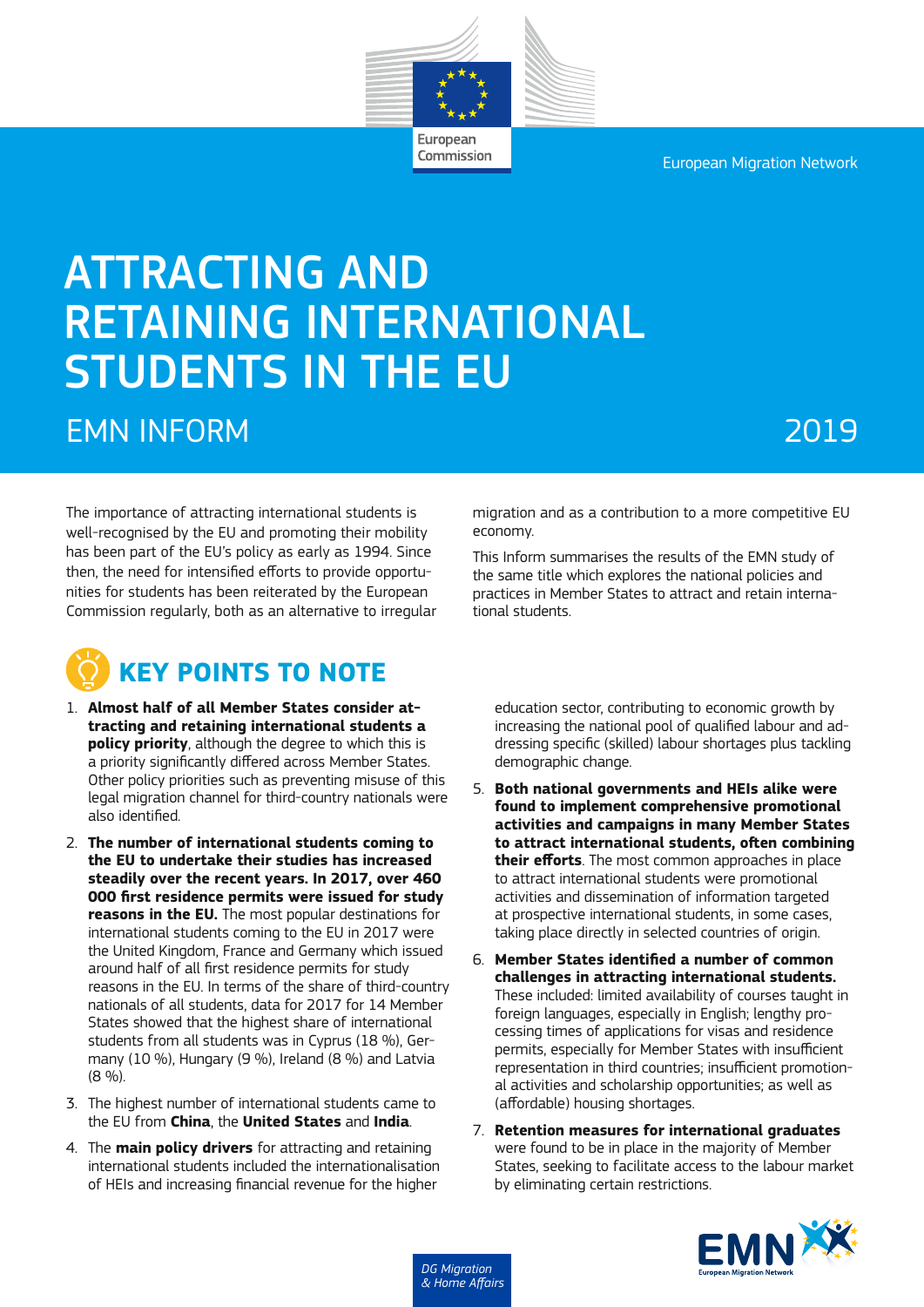#### **Third-country nationals arriving in the EU to study (2017)**



Eurostat [migr\_resedu]

- 8. **Some factors which significantly contributed to student attraction did not necessarily benefit student retention.** Programmes taught in English have had positive impacts on attracting international students to Member States but can hamper the long-term integration of international students into the labour market, unless language learning and other integration measures take place during the period of study.
- 9. **Member States aim to balance policies to attract and retain international students with measures to prevent abuse of the student route for other**

**migration purposes** by ensuring opportunities to study and work are made available only to those with a genuine intention to pursue higher education in the EU.

10.**Bilateral and multilateral agreements with third countries have created important frameworks for cooperation, including in relation to student mobility**. The majority of these agreements were aimed at exchanging experiences and practices, teachers, students and researchers, as well as the establishment of fellowships.

#### **1. SCOPE OF THE STUDY**  $000$

The subject of this Study is attracting and retaining third-country nationals who are granted residence permits or long-stay visas for the purpose of studies, and/or are undertaking a higher education degree (Bachelor, Master or PhD level). In this sense, the term 'international student' used throughout the Study refers to students from non-EU/EEA countries - i.e. third-country national students. The following categories are excluded from the scope of this Study: researchers, part-time students, third-country national family members of EU citizens, vocational



The Study aimed to explore the national policies and practices in Member States to attract and retain third-country national students. The Study examined the incentives in place at national level to encourage international students to study in EU Member States and, in some

post-secondary education students, trainees and apprentices, au pairs and beneficiaries of international protection. For the purpose of this Study, higher education comprises tertiary education programmes at levels 5 (Short-cycle tertiary education), 6 (Bachelor's or equivalent), 7 (Master's or equivalent), and 8 (Doctoral or equivalent) of the International Standard Classification of Education (ISCED). The Study only focuses on full-time students, covering the period 2013-2017 for statistics and 2012 2018 for policy developments.

cases, to stay on following graduation to seek employment or to enter the labour market. It further explored the admission conditions in place in the Member States and the extent to which those conditions facilitated the process of attracting and retaining international students.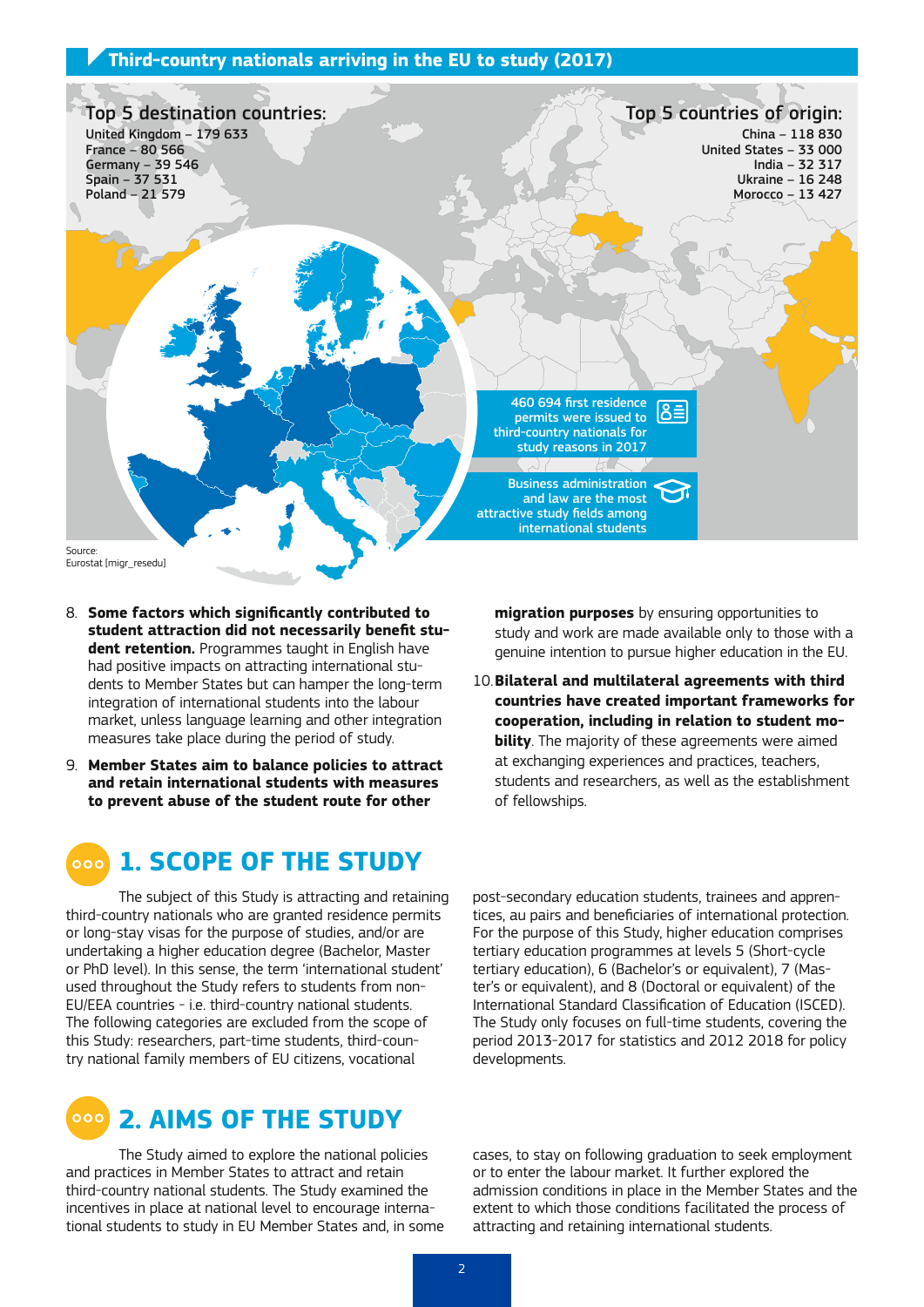In light of the recent transposition of the Students and Researchers Directive, the Study also aimed to capture the way in which Member States transposed the relevant provisions of this Directive (with regard to international students only), for example the right to remain in the Member State for a specific period of time following graduation.

Furthermore, the Study provides a brief overview of the bilateral and multilateral cooperation agreements with third countries covering international students. Finally, it aimed to illustrate common challenges and good practices developed by Member States with regard to the attraction and retention of international students.



### **3. METHOD AND ANALYSIS**

The information used by this Study was based primarily on secondary sources as provided by 25 EU Member States in their national contributions for this study. National contributions were largely based on desk analysis of existing legislation and policy documents, reports, academic

literature, internet resources and reports and information from national authorities. Statistics were sourced from Eurostat and also provided by national authorities. The full overview of the collected statistics is provided in the Statistical Annex to this Study.

## **4. NATIONAL LEGAL AND POLICY FRAMEWORKS FOR ATTRACTION AND RETENTION OF INTERNATIONAL STUDENTS**

The Students and Researchers Directive ((EU) 2016/801), whilst not limited to students, is the legislative instrument at EU level setting out the conditions of entry and residence of third-country nationals for the purpose of studies. The Directive aims to make the EU a more attractive destination for international students by harmonising admission conditions. At the time of writing this report, the majority of Member States had already completed the transposition of the Directive, or aimed to complete it by early 2019. Denmark, Ireland and the United Kingdom do not take part in the Directive.

In 2017, over 460 000 first residence permits were issued for study reasons in the EU, an upwards trend for the years 2013 to 2017. The most popular destinations for international students in the EU were the United Kingdom (almost 180 000 new permits issued in 2017), followed by France (just above 80 000 first permits issued in 2017) and Germany with just about 40 000 first permits. In terms of the share of third-country nationals of all students, data for 2017 for 14 Member States showed that the highest share of international students from all students was in Cyprus (18 %), Germany (10 %), Hungary (9 %), Ireland (8 %) and Latvia (8 %).

In 2017, the highest number of international students coming to the EU was from China - accounting for almost a quarter of all first study permits (118 830 permits) followed by the United States (33 000 permits) and India (32 317 permits). Ukraine (16 248 permits), Morocco (13 472 permits), South Korea (11 358 permits), Brazil (10 414 permits) and Turkey (9 941 permits) were also amongst the top countries of origin for international students in the EU.

The main recent policy changes introduced by Member States included measures to, on the one hand, facilitate the administrative process of immigration as well as to ease access to labour market for international graduates. A few Member States, notably Estonia and Spain, liberalised their family reunification rules with regard to international students. In some Member States, special integration programmes have also been established. For example, Estonia introduced a "Welcoming Programme", which aimed to ease the adaptation of foreign students (and others) to local life and launched a free migration advice service, provided by the Migration and Border Guard. On the other hand, in other Member States, legal and policy developments did not indicate a clear shift towards liberalisation. In some cases, policies became in certain ways more restrictive, including in Belgium and the United Kingdom, where student immigration rules have mainly focussed on preventing abuse of this legal migration channel.

# **5. ATTRACTING INTERNATIONAL STUDENTS**

Both national governments and HEIs alike were found to implement comprehensive promotional activities and campaigns in many Member States, often combining their efforts. The most common policies in place to attract international students included promotional activities and dissemination of information targeted at prospective international students, for example through online portals or education fairs organised in third countries. Scholarships provided both by the state and HEIs, as well as availability of English-language programmes, constituted two additional important attraction factors.

The admission conditions for international students are determined by Articles 7 and 11 of the Students and

Researchers Directive. As per the provisions of the Directive, all Member States require students to provide proof of acceptance by a HEI, proof of sufficient resources to cover subsistence costs and study costs and health insurance (except Belgium).

As regards tuition fees, public HEIs in general charged higher tuition fees for international students than for domestic or EU students. Exceptions here were the Czech Republic, Italy, Luxembourg and the Slovak Republic, where tuition fees were the same for all students. In ten Member States, tuition fees were capped, meaning that there was a state-imposed upper limit on the fees public HEIs were able to charge international students.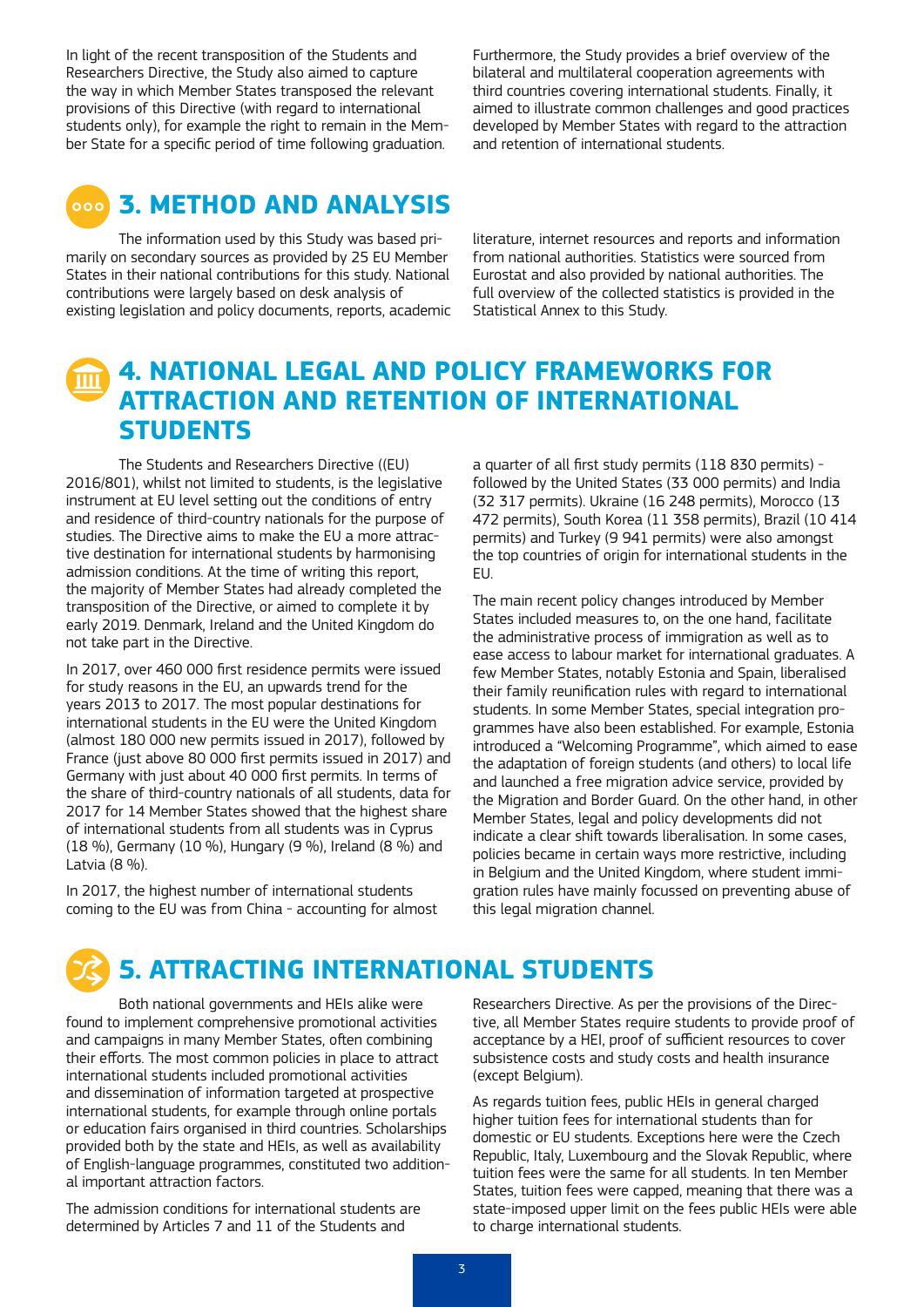#### **Incentives for attraction**



Common challenges encountered by Member States in attracting international students included: limited availability of courses taught in foreign languages, especially in English; lengthy processing times of applications for

visas and residence permits, especially for Member States with insufficient representation in third countries; and insufficient promotional activities and scholarship possibilities.

# **6. RETAINING INTERNATIONAL STUDENTS**

An important vehicle for retaining international students was found to be by providing them with an opportunity to stay in the Member State and seek work after graduation. Pursuant to Article 25(1) of the Students and Researchers Directive, the vast majority of Member States provided for a residence permit for the purpose of seeking employment or self-employment/starting up a business after completion of studies. Article 25 of the Directive stipulates that Member States shall provide for such a permit with a minimum duration of 9 months. The period of such permits ranged from nine months to 24 months in Member States.

The other most common retention measures included facilitation of labour market access, including exemption from labour market tests, exemption from salary thresholds where such conditions were in place and exemption from having to obtain a work permit. In the majority of Member States, there were no restrictions regarding the job field in which the international student was able to seek employment or to set up a business. A few Member States, notably Estonia, have provided additional facilitation measures, such as provision of career counselling services and facilitation for family reunification. In contrast, retention policies implemented by HEIs generally aimed at bridging the gap between graduation and finding employment, by providing career counselling and assisting with finding internships and employment.

HEIs often collaborated with companies to facilitate job-seeking for international students. For example, in Sweden, HEIs had alumni programmes including mentorship programmes, which could help students to establish networks and contacts to employers. In Estonia, the Estonian Employers' Confederation organised days when foreign students studying in Estonian HEIs were able to shadow employees from a variety of companies and recognised companies operating in Estonia that had provided significant support for the work practice of foreign students.



#### **Incentives for retention**

Source: EMN NCP reports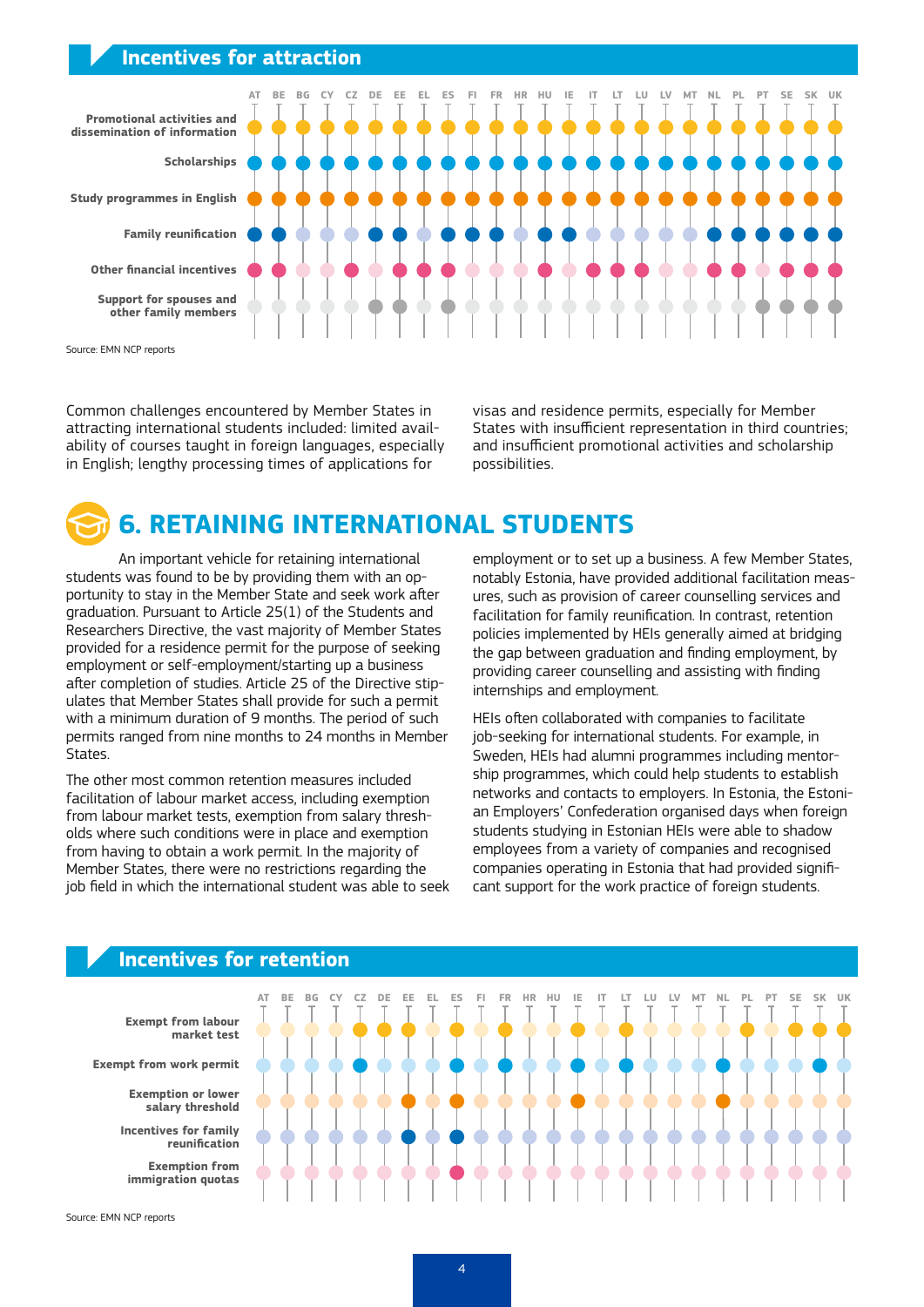Common challenges encountered by Member States in retaining international students included lack of competitiveness of the conditions offered on the labour market and the living standards in some Member States; a high national unemployment rate and unfavourable economic situation as well as challenges around extensions of

permits, including long processing times. At an individual level, the lack of the necessary national language level to enter the labour market and the lack of professional and support networks were also found to hinder successful labour market integration.

# **7. BILATERAL AND MULTILATERAL AGREEMENTS**

Member States have concluded various bilateral and multilateral agreements with third countries. The majority of these agreements aimed at exchanging experiences and practices, teachers, students and researchers, as well as the establishment of fellowships. Cooperation



European Migration Network (2019). Attracting and Retaining International Students in the EU. Brussels: European Migration Network.

https://ec.europa.eu/home-affairs/what-we-do/networks/ european\_migration\_network/reports/studies\_en

amongst HEIs in Member States and those in third countries was an important factor in mobility of students, teachers, researchers and/or academic personnel. Exchange programmes were found to be an important vehicle for fostering international student exchange and mobility.